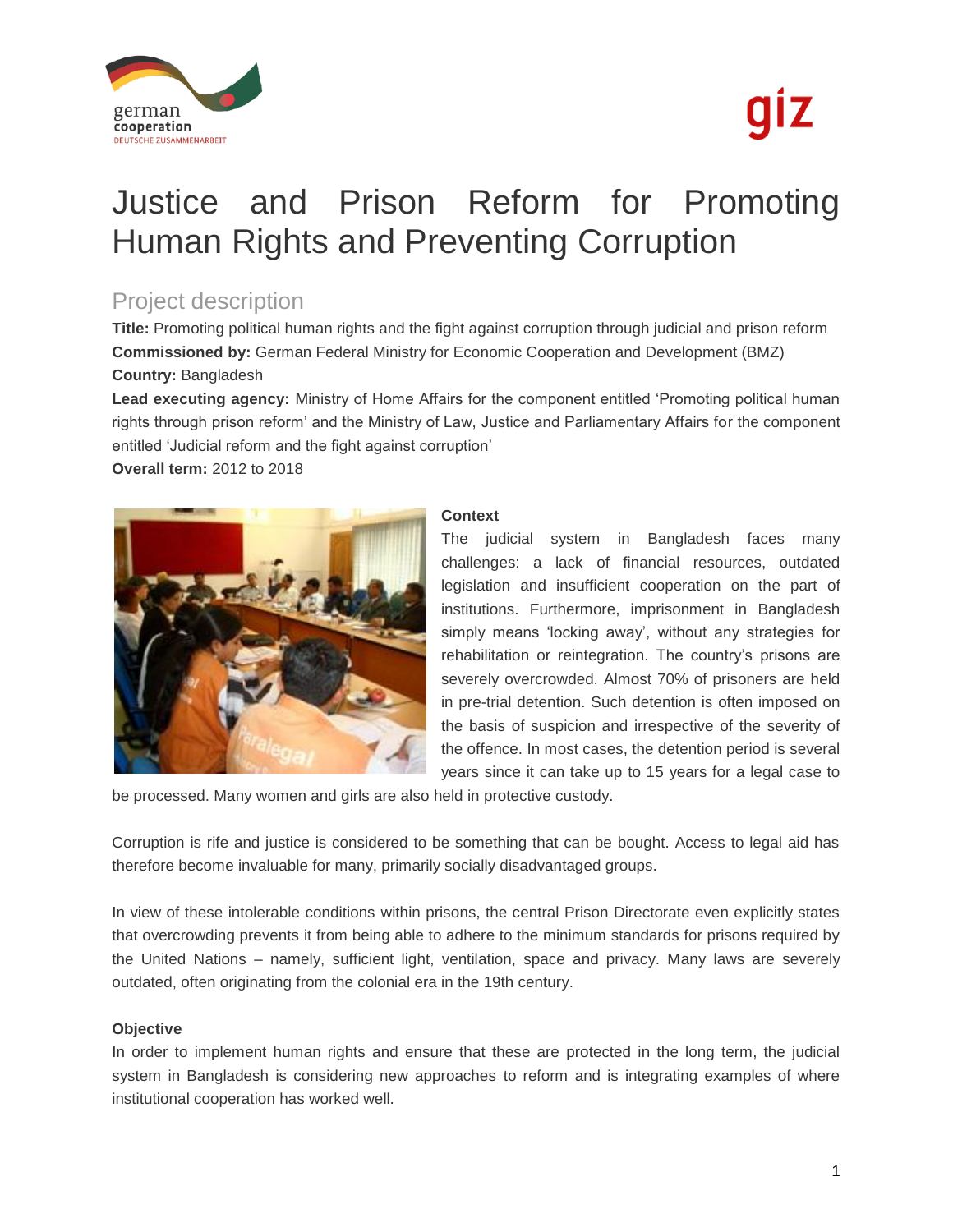

#### **Approach**

The project comprises two components:

#### **1. Promoting political human rights through prison reform**

In order to reduce both the case backlog and prison overcrowding, paralegals are helping the police, prisons, lawyers and the courts to work together. The role of the paralegals is based on that of paramedics – citizens who are able to carry out more minor medical procedures following a short but intensive period of training.

Paralegals bridge the gap between the judicial system and prisoners. They inform them about their rights and sit on Case Coordination Committees, which bring together representatives of all of the parties involved. Support is provided to the Prison Directorate in carrying out modernisation measures, thereby advancing the reforms of the underlying laws.

Categorisation helps prisons to become better organised. Prison officers are trained to assess whether detainees pose a danger to society. During the course of the project, they have determined which groups will not pose a risk and can therefore be released. Included in such groups are the innocent or prisoners who are being detained unlawfully, the terminally ill as well as prisoners awaiting trial who have already spent longer in prison than the sentence for the crime they have committed.

The programme, which will run until 2018, is being carried out in five districts of Bangladesh. Thanks to the considerable co-financing of the UK Department for International Development (DFID), over the next few years the programme is to be introduced to 40 prisons, compared to the current five. The number of paralegals will rise from 18 to 450.

To date, paralegals have worked together with non-governmental organisations in five districts. Their work focuses on speeding up proceedings and securing the early release of innocent prisoners, especially women and children. They pass on information and advice to prisoners and their families while at the same time offering support to lawyers, police and the courts. The paralegals also help to reintegrate former prisoners into the community.

In the pilot prisons, Paralegal Aid Clinics are offered on a regular basis. These provide information on criminal law, legislation, legal proceedings, court structures, legal practices, bail and guilty pleas. Co-financing for this component comes from the Spanish Agency for International Development Cooperation (AECID) and the UK Department for International Development (DFID).